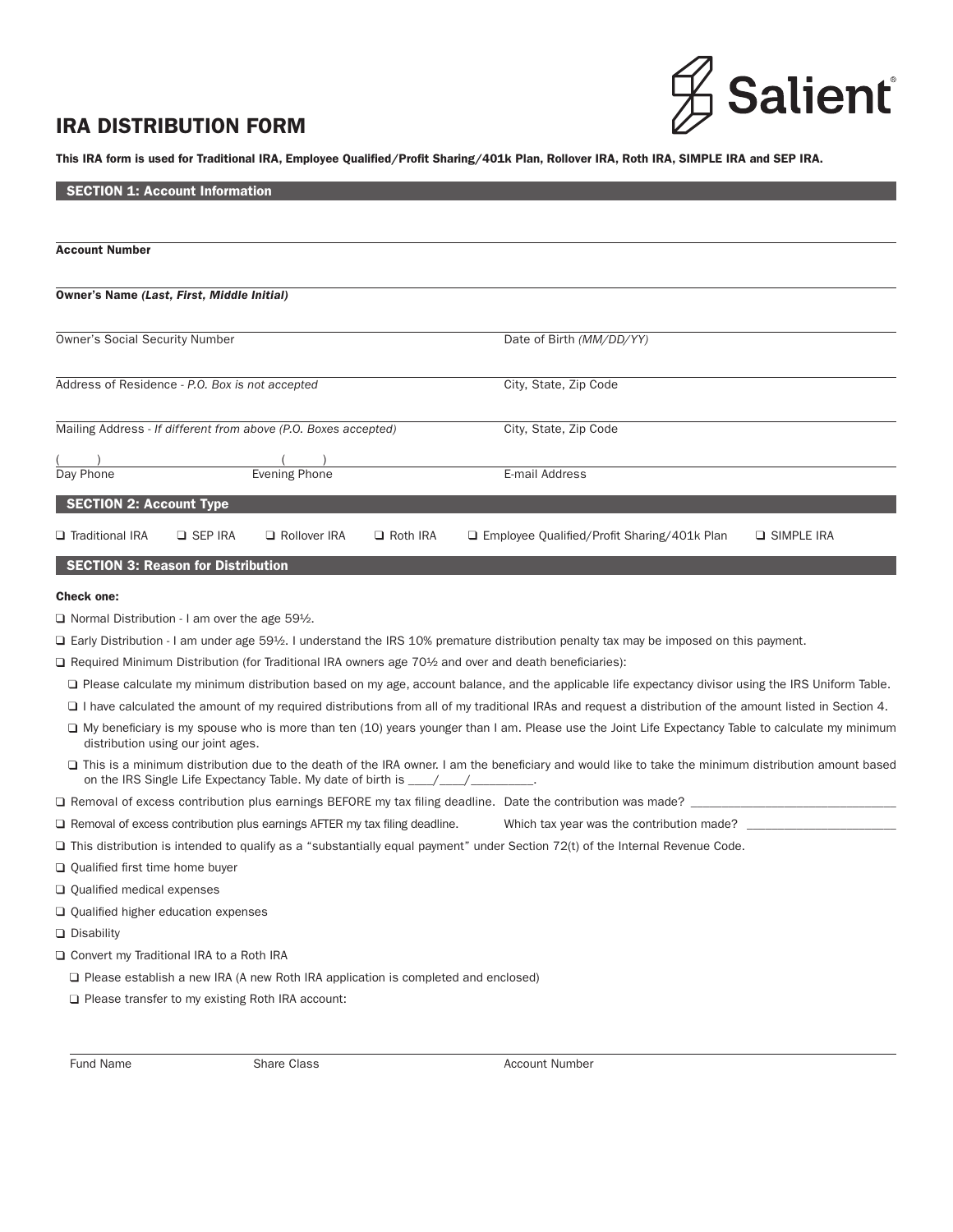□ Recharacterize my Contribution from my Roth IRA Account. What tax year was the contribution made?

□ Please establish a new Traditional IRA (A new IRA application is completed and enclosed)

Please transfer to my existing Traditional IRA account:

| Fund Name | Share Class                                                                                     | Account Number |  |
|-----------|-------------------------------------------------------------------------------------------------|----------------|--|
|           |                                                                                                 |                |  |
|           | $\Box$ Please establish a new Traditional IRA (A new IRA application is completed and enclosed) |                |  |
|           | $\Box$ Please transfer to my existing Traditional IRA account:                                  |                |  |
|           |                                                                                                 |                |  |
|           |                                                                                                 |                |  |
| Fund Name | <b>Share Class</b>                                                                              | Account Number |  |

All shares will be recharacterized unless you enter a specific dollar amount in Section 4.

The proper documentation must be received or attached for the following distribution types before the request will be processed. All legal documents must be certified copies.

Divorce or Legal Separation (a divorce certificate or qualified domestic relations order must be provided)

Death (for 1st time distributions a certified copy of the death certificate must be provided along with a new application or W-9)

# SECTION 4: Distribution Amount

 $\Box$  I am withdrawing the total value of this account from all Funds

 $\Box$  I am making a partial withdrawal from this account and the following Fund(s):

| <b>Fund Name</b> | <b>Share Class</b> | <b>Ticker</b> | <b>Amount</b> | or | Percent | %    |
|------------------|--------------------|---------------|---------------|----|---------|------|
|                  |                    |               |               |    |         | %    |
|                  |                    |               |               |    |         | %    |
|                  |                    |               |               |    |         | %    |
|                  |                    |               |               |    |         | %    |
| <b>Total</b>     |                    |               |               |    | 100     | $\%$ |

# SECTION 5: Tax Withholding Election

Please read the WITHHOLDING NOTICE INFORMATION in Section 12 before making your selection below.

 $\Box$  I do NOT want Federal Income Tax withheld from my distribution(s).

□ I DO want Federal Income Tax withheld from my distribution(s). Ten percent (10%) of the distribution will be withheld. If you want a percentage greater than 10% withheld, please indicate percentage\_\_\_\_\_\_\_\_\_\_\_% or actual \$\_\_\_\_\_\_\_\_\_\_\_\_.

| SECTION 6: Payee |             |
|------------------|-------------|
| Account Owner    | Beneficiary |

Name Social Security Number

□ 3rd Party\*

Name Social Security Number

\* A Medallion Signature Guarantee is required to send assets to an address or bank other than the one listed on record.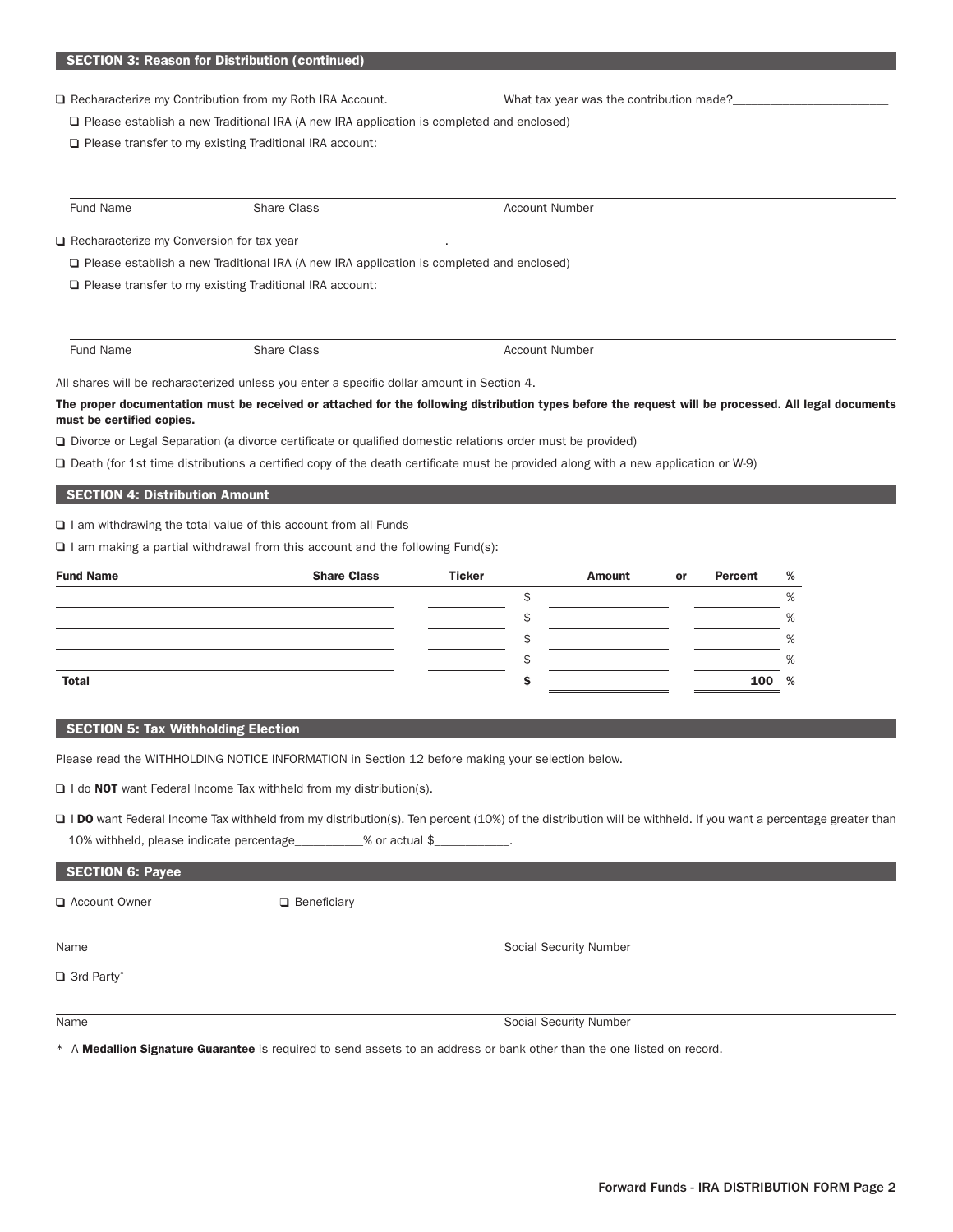# SECTION 7: Payment Instructions

 $\Box$  Mail a check to my address of record.  $\Box$  Mail a check to an alternate address.\*

| *Address* |
|-----------|
|           |

|  | *Address |  |
|--|----------|--|
|  |          |  |

 $\square$  Purchase into an existing non-retirement mutual fund account #:  $\square$ 

| *Address | City, State, Zip Code |
|----------|-----------------------|
|          |                       |

 Account Number Fund Name Share Class Ticker Amount or Percent %

| Total | 100 % |
|-------|-------|
|       | %     |
|       | %     |
|       | %     |
|       | %     |

 $\Box$  Purchase into a new non-retirement mutual fund account (include a completed new account application)

 $\Box$  Send by  $\Box$  ACH Transfer or  $\Box$  Wire Transfer to my existing bank instructions on file.

 $\Box$  Send by  $\Box$  ACH Transfer or  $\Box$  Wire Transfer to my new bank instructions listed in Section 9.\*

\* A Medallion Signature Guarantee is required to send assets to an address or bank other than the one listed on record.

# SECTION 8: Systematic Withdrawal Plan

 $\square$  I wish to receive regular cash payments from my IRA.

I wish to receive regular cash payments from my IRA for only Required Minimum Distribution.

A systematic withdrawal plan automatically withdrawals money from this account on a monthly, quarterly, or annual basis. Please complete this section if you would like to establish a systematic withdrawal plan. There is a \$100/month requirement per payment period per fund except for required distribution amounts.

| <b>Fund Name</b>                   |                                                              | <b>Share Class</b>                                                                                                                                                | <b>Ticker</b>    | <b>Amount</b>         | or | <b>Percent</b> | % |
|------------------------------------|--------------------------------------------------------------|-------------------------------------------------------------------------------------------------------------------------------------------------------------------|------------------|-----------------------|----|----------------|---|
|                                    |                                                              |                                                                                                                                                                   | \$               |                       |    |                | % |
|                                    |                                                              |                                                                                                                                                                   | \$               |                       |    |                | % |
|                                    |                                                              |                                                                                                                                                                   | \$               |                       |    |                | % |
|                                    |                                                              |                                                                                                                                                                   | \$               |                       |    |                | % |
| <b>Total</b>                       |                                                              |                                                                                                                                                                   | Ś                |                       |    | 100            | % |
|                                    | How often would you like automatic withdrawals?              |                                                                                                                                                                   |                  |                       |    |                |   |
| $\Box$ Monthly                     | $\Box$ Quarterly                                             | $\Box$ Annually                                                                                                                                                   |                  |                       |    |                |   |
|                                    |                                                              | If no date is specified, withdrawals will be made on or about the 20th term month.                                                                                |                  |                       |    |                |   |
| Money is to be sent by: $\Box$ ACH |                                                              | $\Box$ Check or                                                                                                                                                   | □ Cross-Invest   |                       |    |                |   |
| Fund Name                          |                                                              | <b>Share Class</b>                                                                                                                                                |                  | <b>Account Number</b> |    |                |   |
|                                    | Please provide bank information in Section 9, if applicable. |                                                                                                                                                                   |                  |                       |    |                |   |
|                                    |                                                              | ■ To establish systematic withdrawals, you need a minimum of \$100.00 in your account.                                                                            |                  |                       |    |                |   |
|                                    | <b>SECTION 9: Bank Information</b>                           |                                                                                                                                                                   |                  |                       |    |                |   |
|                                    |                                                              | Please provide bank information if you are establishing a systematic withdrawal plan or if you are sending money by ACH or wire to bank instructions not on file. |                  |                       |    |                |   |
| <b>Account type:</b>               | $\Box$ Checking                                              | $\Box$ Savings                                                                                                                                                    |                  |                       |    |                |   |
| Name on Bank Account               |                                                              |                                                                                                                                                                   | <b>Bank Name</b> |                       |    |                |   |
|                                    |                                                              | ABA Routing Number (First 9 digits at the bottom of the check or deposit slip)                                                                                    |                  |                       |    |                |   |
|                                    |                                                              | Bank Account Number (Second set of numbers at the bottom of check or deposit slip)                                                                                |                  |                       |    |                |   |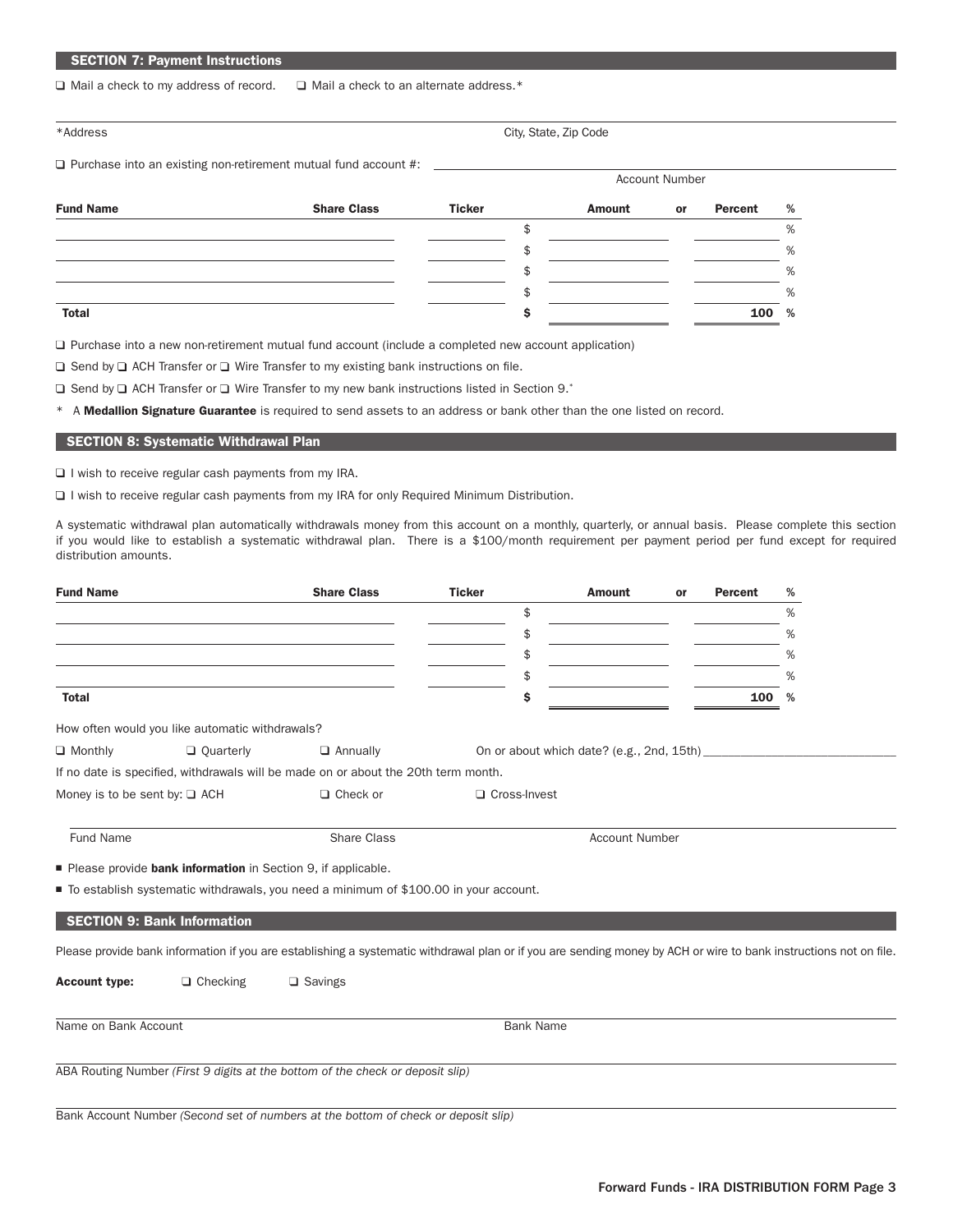# Please attach a voided check or savings deposit slip from the specified bank account.

I authorize Forward Funds to initiate credit and debit entries to my account at the bank that I have indicated. I further agree that Forward Funds will not be held accountable for any loss, liability, or expense for acting upon my instructions. It is understood that this authorization may be terminated by me at any time by written notification to Forward Funds. The termination request will be effective as soon as Forward Funds has had reasonable time to act upon it.

# SECTION 10: Signature

I certify that I am the proper party to receive payment(s) from this IRA and that all information provided by me is true and accurate. I have read and understand the Rules and Conditions Applicable to Withdrawals listed in Section 12 of this form and agree to abide by those rules and conditions. No tax advice has been given to me by the Trustee or Custodian. All decisions regarding this withdrawal are my own. I expressly assume the responsibility for and adverse consequences which may arise from this withdrawal and I agree that the Trustee or Custodian shall in no way be held responsible.

# IRA Owner, Beneficiary or Former Spouse Date *(MM/DD/YY)*

# SECTION 11: Medallion Signature Guarantee (if required)

A Medallion Signature Guarantee is required when distributing money to an address/bank other than the address/bank of record or making the payment to a party other than the owner of record.

To protect yourself against fraud, your signature(s) must be guaranteed ("Medallion Signature Guarantee") by any "eligible" guarantor. Signatures notarized by a Notary Public are not acceptable.

A Medallion Signature Guarantee is required for adding or changing bank information in addition to authorizing wire transfers on this account.

| Eligible guarantor's: | <b>Commercial Banks</b>                                                      |
|-----------------------|------------------------------------------------------------------------------|
|                       | Credit Unions                                                                |
|                       | Member Firms of a domestic stock exchange                                    |
|                       | National Securities Exchange & Savings (STAMP, SEMP, NYSE-MSP participation) |
|                       | Savings Associations                                                         |
|                       | <b>Trust Companies</b>                                                       |

Medallion Signature Guarantee Stamp (ID Required) Bank or Dealer Firm

Officer's Title Date *(MM/DD/YY)* Officer's Signature Date *(MM/DD/YY)* 

[STAMP]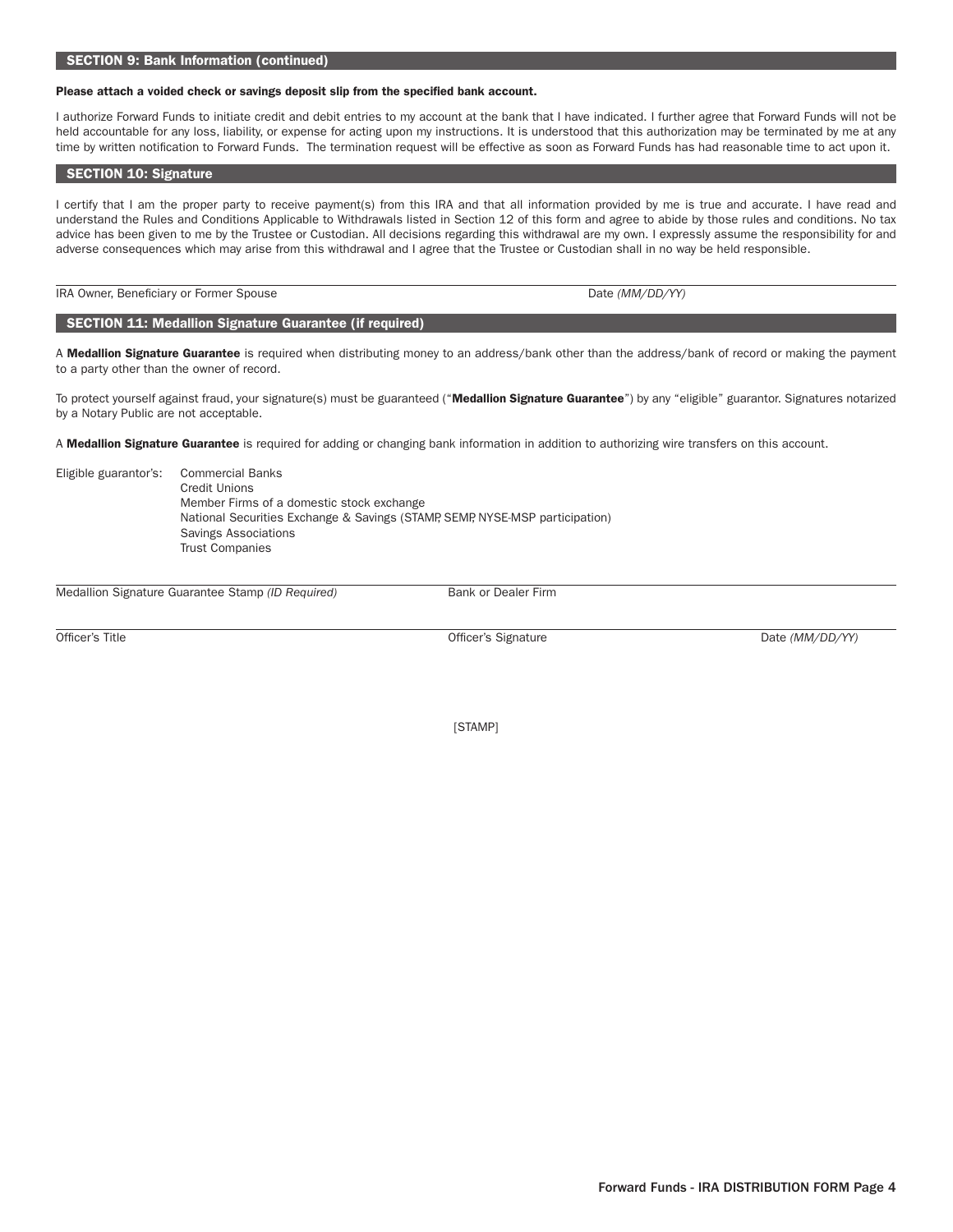*The term IRA will be used below to mean Traditional IRA, SIMPLE IRA, and Roth IRA unless otherwise specified.*

# GENERAL INFORMATION

You must supply all requested information so the Trustee or Custodian can do the proper tax reporting. You may not request a distribution on behalf of another beneficiary.

For Traditional and Simple IRAs you must include all amounts you receive in your gross income except amounts attributable to nondeductible contributions and amounts rolled back into an IRA, qualified plan, 403(a), 403(b), or governmental 457(b) plan. You will receive distribution reports from the Trustee or Custodian to assist you with reporting this income.

## DISTRIBUTION REASON

You are required to give the reason for taking a withdrawal from your IRA. If more than one numeric reason applies, you must complete a separate Withdrawal Statement for each reason. If an alpha reason applies in addition to a numeric reason, complete only this Withdrawal Statement, specifying both distribution reasons. If you take a distribution (that is not rolled over) from a Roth IRA within the first five years of your initial Roth IRA contribution, you may be subject to an early distribution penalty and federal income taxes on the amount includible in your income. You must pay the appropriate penalty tax to the IRS. In addition, the Trustee or Custodian may impose substantial penalties for early withdrawal of the deposits. You will receive distribution reports from the Trustee or Custodian to assist you with reporting this income.

# Early Distribution (IRS Penalty Applies).

If you are under age 59½ and take a distribution from your IRA, it will generally constitute an early distribution. Unless an exception to the penalty applies, you must pay the appropriate penalty tax to the IRS. In addition, the Trustee or Custodian may impose substantial penalties for early withdrawal of time deposits. IRA holders who roll an early distribution over into another IRA will not be subject to the early distribution penalty. An early distribution is reported on IRS Form 1099R using Code 1 or Code J for Roth IRA's. Code J is also used for distributions where neither Code Q not Code T applies but the distribution qualifies for an exception to the 10 percent early distribution penalty. Payments made to pay medical expenses which exceed 7.5 percent of your adjusted gross income and distributions to pay for health insurance if you have separated from employment and have received unemployment compensation under a federal or state program for at least 12 weeks are exempt from the 10 percent penalty; payments to cover certain qualifying education expenses; and qualified first-time home purchases (up to \$10,000); and qualified reservist distributions are all exempt from the 10 percent penalty. However, these distributions are reported to the IRS using Code 1 and you must file IRS Form 5329 to claim an exemption.

# Early Distribution (IRS Penalty Exception).

If you are under age 59½ and take a distribution to which an exception under Internal Revenue Code (IRC) 72(t) applies (i.e., substantially equal periodic payment as defined in IRC Section 72(t)(2)(A)(iv), distributions made to pay an IRS levy, direct conversions to a Roth IRA from a Traditional IRA, etc.), you may be exempt from the early distribution penalty. The Trustee or Custodian, however, may impose substantial penalties for early withdrawal of time deposits. An early distribution with exception is reported on IRS Form 1099R using Code 2.

## Qualified Distribution.

If five years have passed since your initial Roth IRA contribution or conversion year, and either: (1) you are over age 59 1/2, (2) your distribution is on account of death, or (3) you are disabled, then you distribution is a qualified distribution. Qualified distributions are reported on the IRS Form 1099R using Code Q. However, if qualified distributions are taken on account of the first-time homebuyer qualifying event, Code J is used on IRS Form 1099R.

#### Disability.

You may take a distribution due to disability only if the disability renders you unable to engage in any substantial gainful activity and it is medically determined that the condition will last continuously for at least 12 months or lead to your death. You may be required to furnish proof of disability, in a form acceptable to the Trustee or Custodian, verifying your ability to use this distribution penalty exception. Disability distributions are reported on IRS Form 1099R using Code 3 or Code T for Roth IRAs, unless they are qualified distributions.

#### Death.

If you are requesting a distribution as a beneficiary, the Trustee or Custodian may require you to furnish proof of death, in a form acceptable to the Trustee or Custodian, to verify your entitlement to receive the distribution. This verification should be used by surviving spouse beneficiaries electing to treat the IRA as their own. For Traditional and Simple IRAs, death distributions are reported on IRS Form 1099R using Code 4. Use Code G (with Code 4) for a surviving spouse who elects a direct rollover to a qualified plan. Use Code T for Roth IRAs, unless they are qualified distributions.

#### Normal Distribution.

If you are over age 59½, you may take IRA distributions any time you wish without incurring an IRS early distribution penalty. Normal distributions are reported on IRS Form 1099R using Code 7 or Code T for Roth IRAs, unless they are qualified distributions.

You are required to take a minimum distribution from your IRA by April 1 of the year following the year you attain age 70½ (required beginning date) and the end of that year and of each year thereafter. The minimum distribution for any taxable year is equal to the amount obtained by dividing the account balance at the end of the preceding year by the appropriate life expectancy factor. Waiting until April 1 of the following year will require you to take a second payment that year so you may want to indicate for which tax year the required minimum distribution is for, so you do not miss a payment.

# Excess Contribution Removal.

If you have made an excess contribution to your IRA, you must take the appropriate steps to remove or redesignate the distribution. Depending upon when you take the necessary corrective action and the amount of the excess contribution, you may have to pay the IRS either an excess contribution or early distribution penalty tax, or both. Code 1, 8, P or J (or a combination of these codes) will be applicable on IRS Form 1099R depending on the timing of the removal.